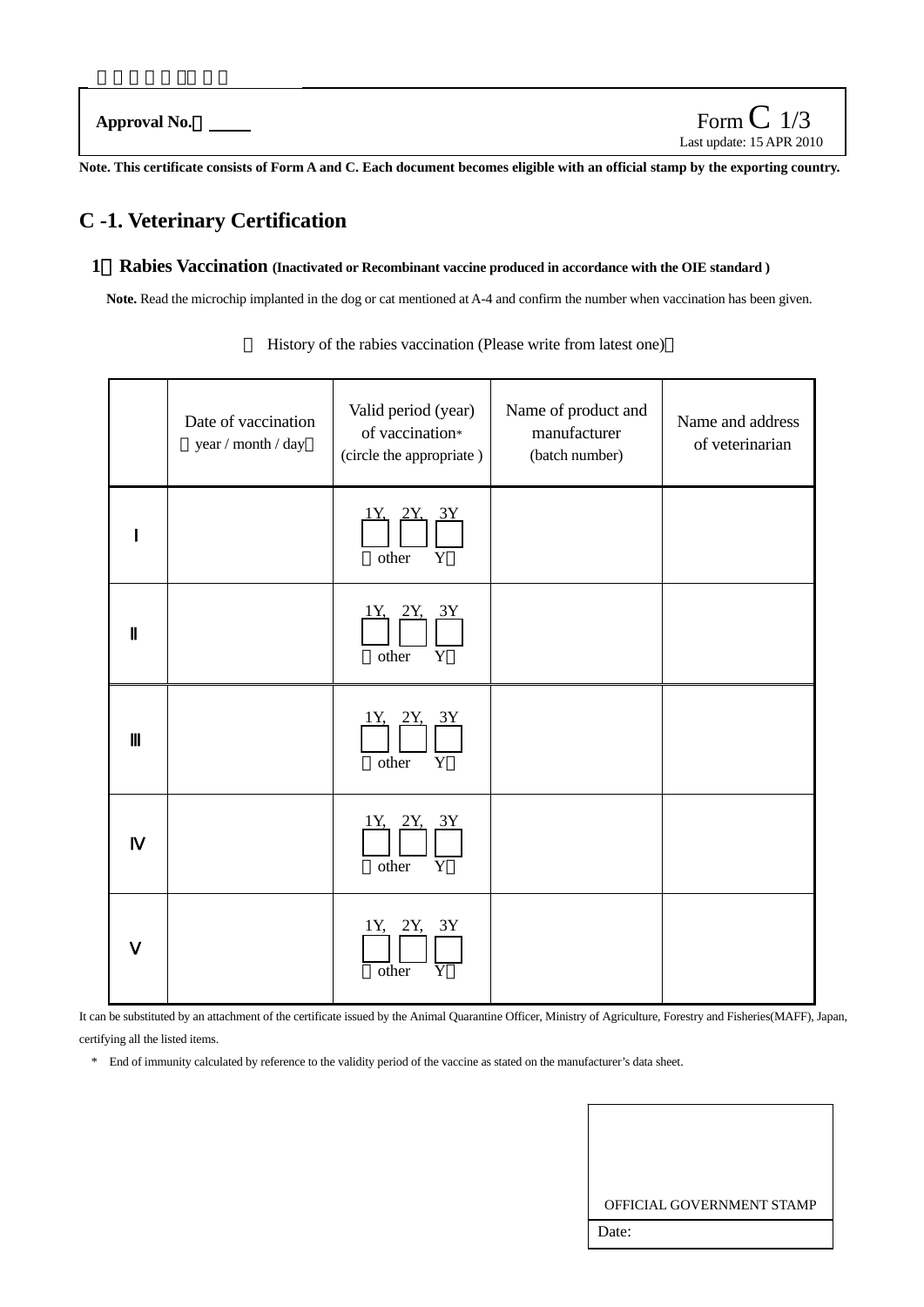**Approval No.**:

**Note. This certificate consists of Form A and C. Each document becomes eligible with an official stamp by the exporting country.**

### **2**.**Rabies serological test**(Please write from latest one)

**Note.** Read the microchip implanted in the dog or cat mentioned at A-4 and confirm the number when sampling.

**The laboratory report of the result shall be attached. \***

| Date of Sampling                                                                 |  |
|----------------------------------------------------------------------------------|--|
| year / month / day                                                               |  |
| Name and address of veterinarian<br>who took or supervised<br>the blood sampling |  |
| Name of the laboratory designated by the<br>Japanese government                  |  |
| Test result $(IU/ml)$<br>Equal to or greater than 0.5 IU/ml                      |  |

| Date of Sampling                                                                 |  |
|----------------------------------------------------------------------------------|--|
| year / month / day                                                               |  |
| Name and address of veterinarian<br>who took or supervised<br>the blood sampling |  |
| Name of the laboratory designated by the<br>Japanese government                  |  |
| Test result $(IU/ml)$<br>Equal to or greater than 0.5 IU/ml                      |  |

<sup>\*</sup> It can be substituted by an attachment of the certificate issued by the Animal Quarantine Officer, Ministry of Agriculture, Forestry and Fisheries(MAFF), Japan, certifying all the listed items.

| OFFICIAL GOVERNMENT STAMP |
|---------------------------|
| Date:                     |
|                           |